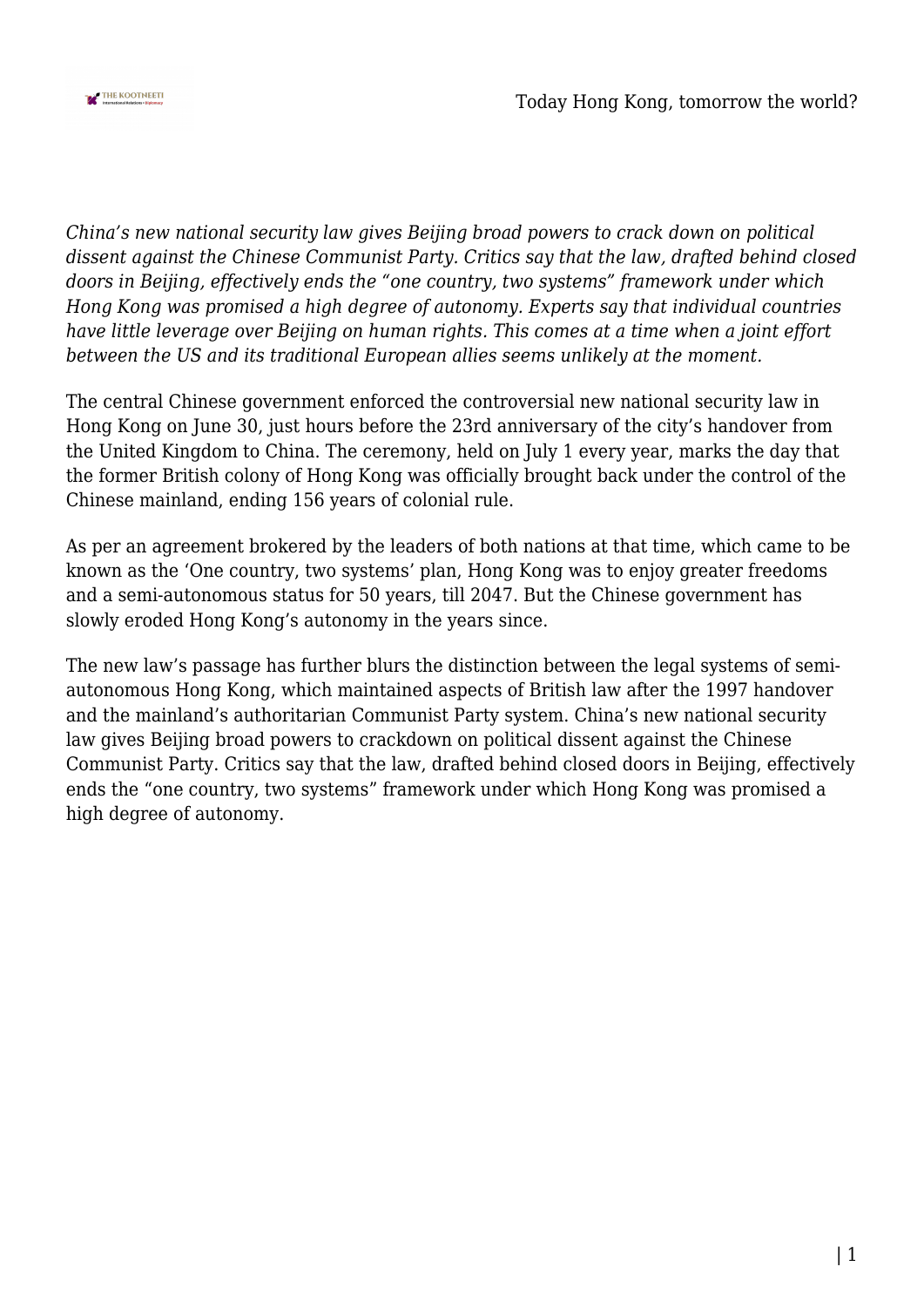



Image source: AP

## **Vague definitions, sweeping powers to police, extra-territorial jurisdiction, digital surveillance**

Experts claim that the "deliberately vague" legislation leaves plenty of scope for interpretation and enable the authorities to target whoever they want. It directly targets some of the actions of anti-government protesters last year. The ambiguity of rules might allow police to take advantage based on "national security needs". It undermines human rights and freedom of speech and communication.

The law makes secessionist, subversive, or terrorist activities illegal, as well as foreign intervention in the city's internal affairs. Any person taking part in secessionist activities, such as shouting slogans or holding up banners and flags urging for Hong Kong's separation from China or expressing support for independence for Tibet, Xinjiang and the selfgoverning island democracy of Taiwan, is now in violation of the law regardless of whether violence is used.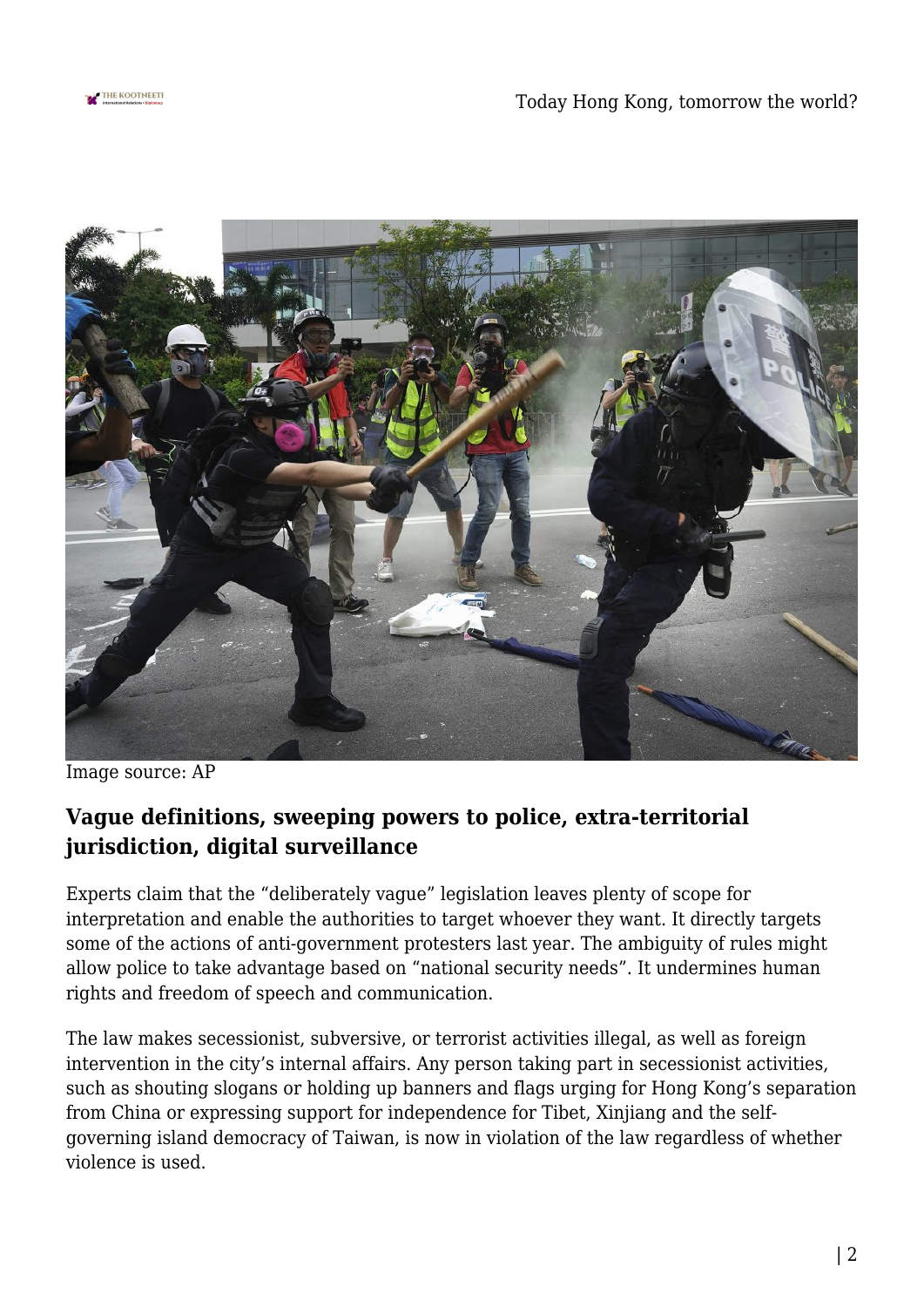

The most serious offenders of the legislation could receive a maximum punishment of life imprisonment. At least 10 people, including a 15-year-old girl were arrested under the new national security legislation on July 1.

In addition to its vague and over-broad definitions of punishable offences, the new law says that it applies to offences committed outside Hong Kong, even by those who are not permanent residents of the region. Hence, it gives extra-territorial jurisdiction to Hong Kong authorities.

It grants power to the police force that is normally guarded by the judiciary. Hong Kong police can raid premises without a court warrant, order internet firms to remove content or seize their equipment, and demand information from political groups operating outside the city under sweeping new powers granted by the national security law. It mandates police censorship and [covert digital surveillance,](https://www.nytimes.com/2020/07/02/world/asia/hong-kong-security-china.html) rules that can be applied to online speech across the world.

Internet firms and individuals have to delete any electronic messages or information online deemed a threat to national security. The power given to police regarding online and electronic platforms was worrying as it would allow them to obtain information and data from all companies based in Hong Kong.

Many big tech companies, including Facebook, Google, Twitter, **Zoom** and [LinkedIn,](https://qz.com/1877636/chinas-great-firewall-arrives-in-hong-kongs-internet/) have recently said that they would temporarily stop complying with requests for user data from the Hong Kong authorities. The Hong Kong government, in turn, has made it clear that the penalty for non-compliance with the law could include jail time for company employees.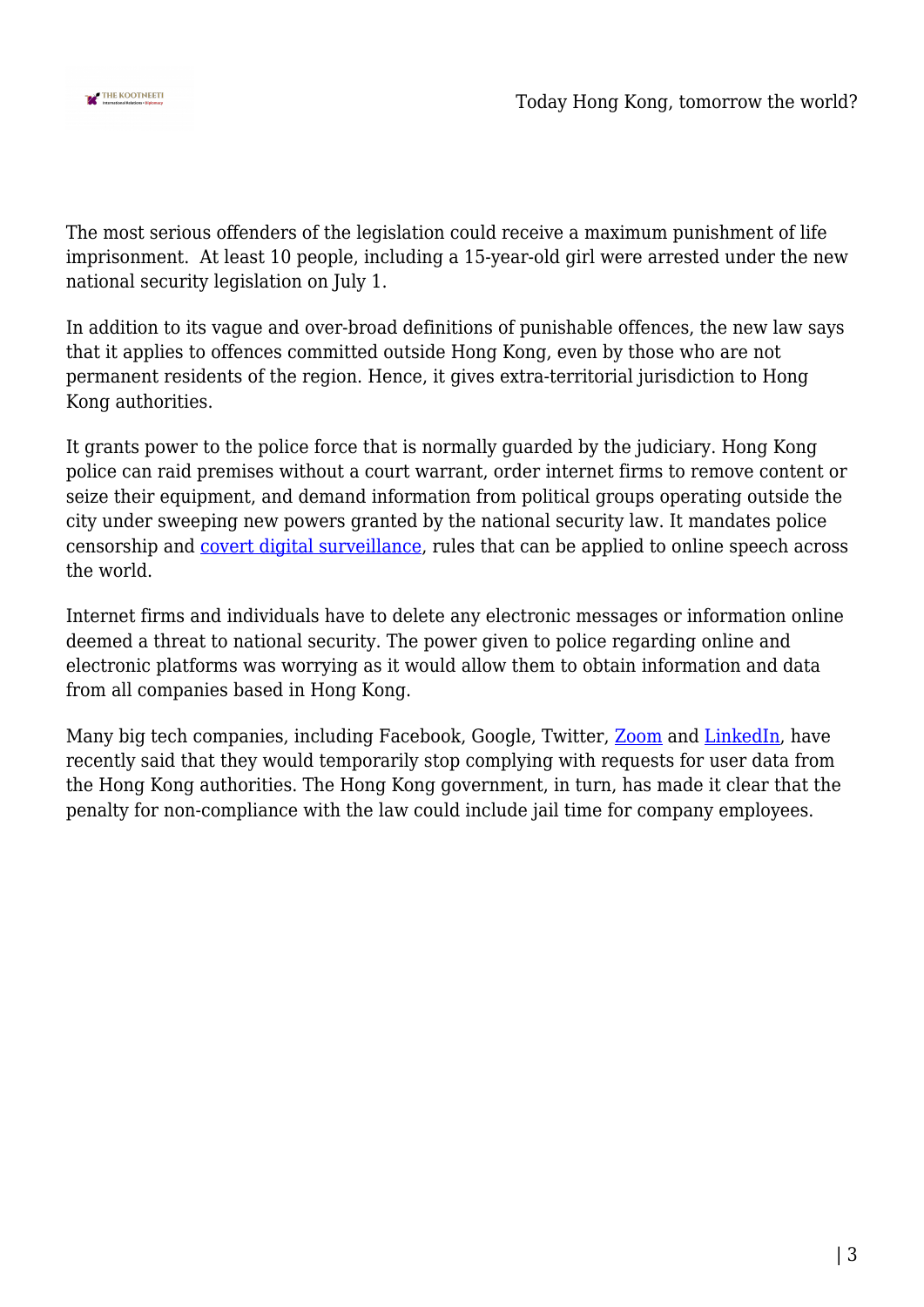



UK Prime Minister Boris Johnson with French President Macron & German Chancellor Merkel and other European leaders

## **US, UK and EU response**

Last week, the United States Senate sent a bill to President Donald Trump that would impose sanctions on officials responsible for instituting and enforcing China's new security law targeting Hong Kong's autonomy. The legislation would place mandatory penalties on the Chinese officials who imposed the security law, as well as, police units that crackdown on protesters and the banks that finance activities trying to undermine Hong Kong's independence.

The US has already begun moves to end special trade terms given to Hong Kong. The Trump administration has said it will bar defence exports to Hong Kong, cancel policy exemptions that give Hong Kong special treatment, and impose visa restrictions on Chinese Communist Party officials "responsible for undermining Hong Kong's autonomy."

British Prime Minister Boris Johnson held [China](https://indianexpress.com/article/world/china-coronavirus-tracker-region-wise-cases-and-deaths/) in "clear and serious breach" of the Sino-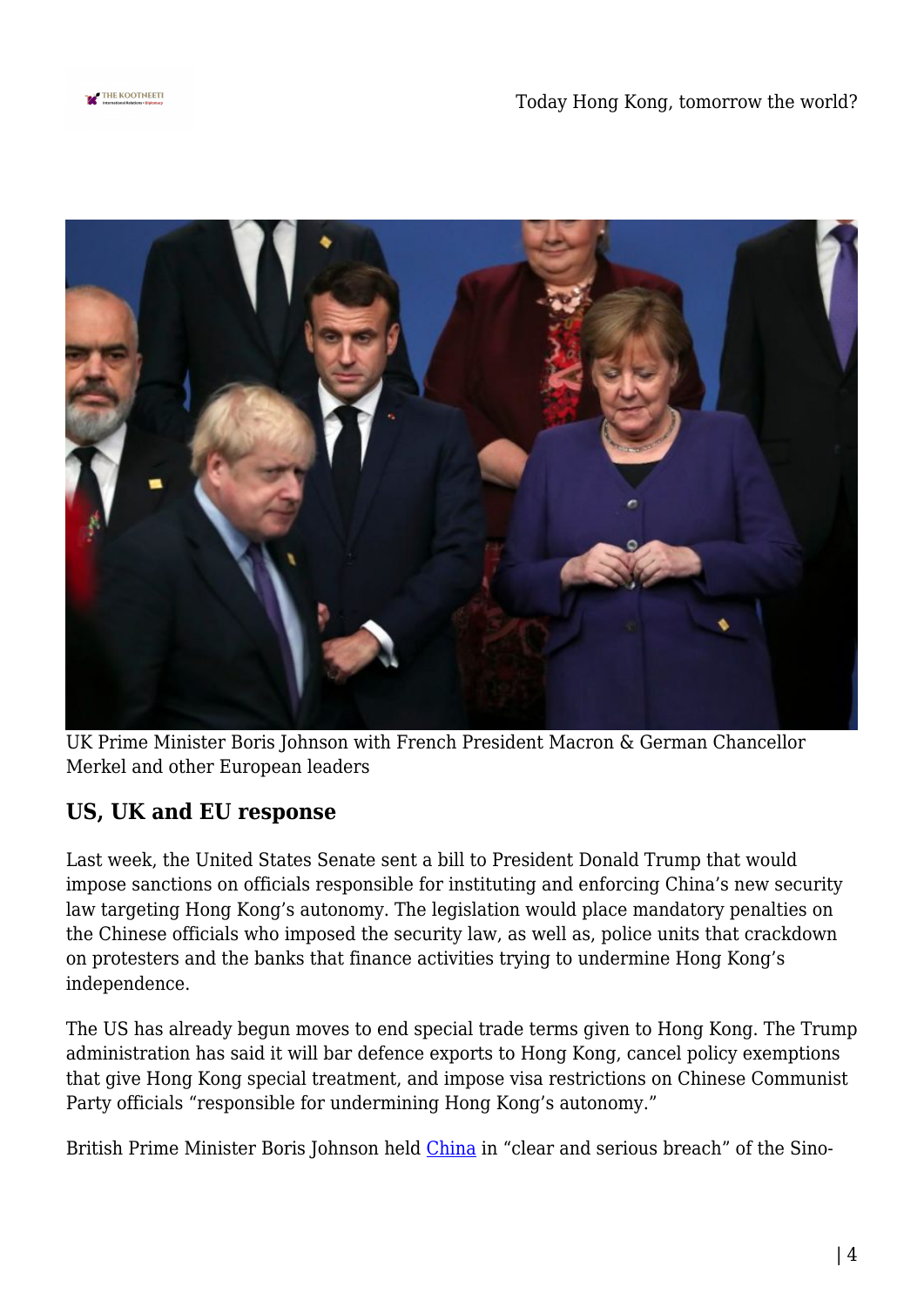

British agreement under which Hong Kong had been handed over to the Chinese authorities." Stressing a legal and moral duty to its former colony, Britain has pledged to open pathways to citizenship for up to 3 million Hong Kongers eligible for British National Overseas passports.

In Brussels, the European Parliament last month passed a resolution calling on the EU to consider taking Beijing to the International Court of Justice. Reinhard Butikofer, chair of the European Parliament's delegation for China relations, said lawmakers are considering other measures, such as a ban on exports of "technology utilized to oppress Hong Kong citizens. Calling Beijing's decision "deplorable", the leaders of the European Union announced that the bloc would step up its efforts to reassess its economic relationship with China. The European Union warned that China risked "very negative consequences" to its reputation and to business confidence in the global financial hub.

Apart from many western governments, rights groups and the UN Human Rights Council have expressed alarm over the law.

Japan and Taiwan too expressed their disappointment over the enforcement of the legislation. In Tokyo, top government officials called China's legislation "regrettable" while Chinese-claimed Taiwan's cabinet in a statement said the new law would "severely impact" freedom, democracy and human rights in Hong Kong. Taiwan, the democratic island-nation, has opened an office to help those who were choosing to flee Hong Kong.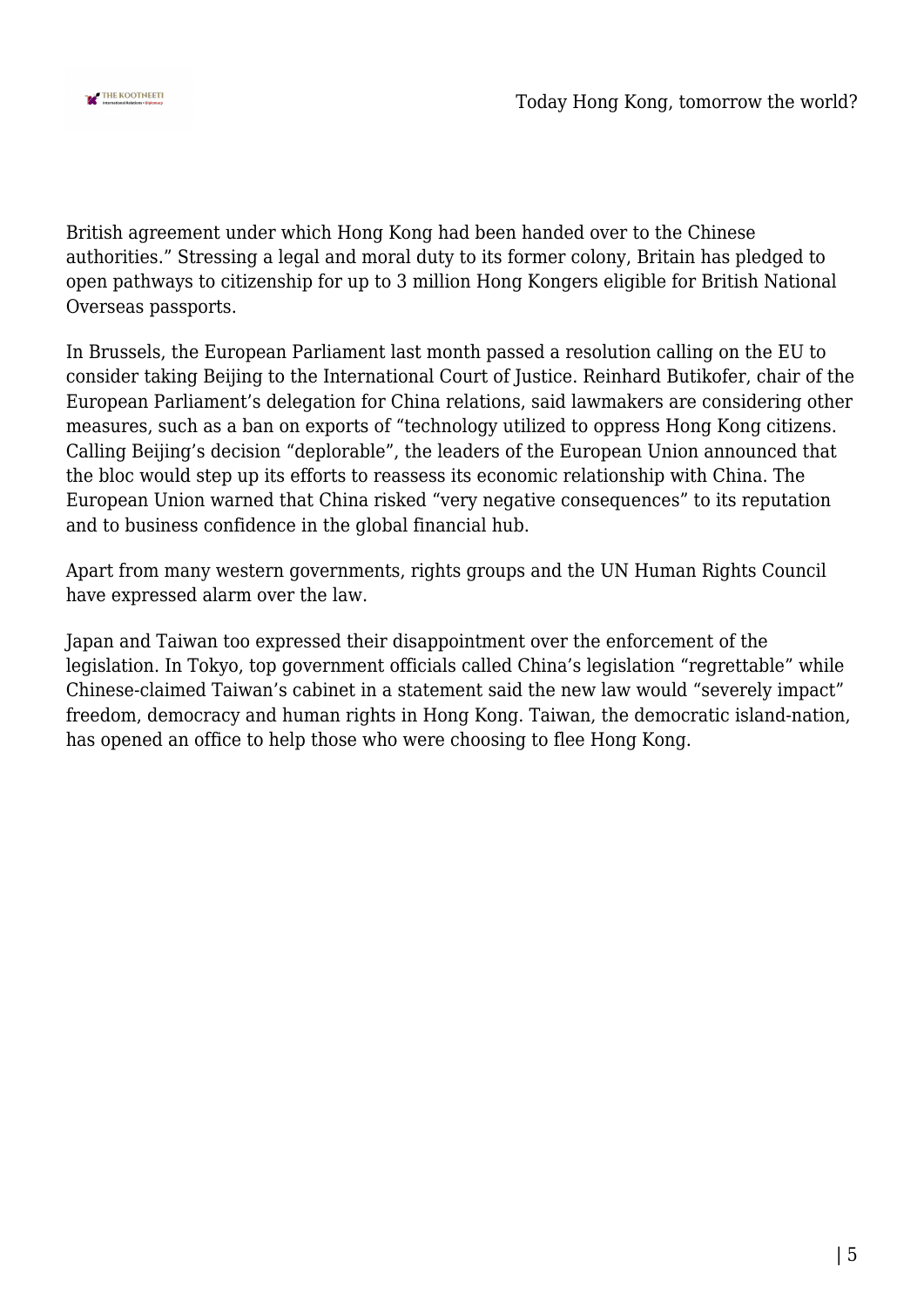



Image source: Al Jazeera

## **Coordinated action needed**

Experts say that individual countries have little leverage over Beijing on human rights and the impact of the above measures on China is likely to be marginal. International anger and statements of concern, without coordinated action, don't seem to make any difference to the rights issue for the people of Hong Kong.

Steve Tsang, who directs the China Institute at London's School of Oriental and African Studies, said that if the EU were to join forces on the issue with the "Five Eyes" alliance – the U.S., Britain, Canada, Australia and New Zealand – the group would have real economic clout, Indian Express reported. The EU is China's largest trading partner.

It is to China's advantage that US and EU are moving in different directions in many areas. US is involved in a trade war China and the EU doesn't want to get involved into this. Given strained ties between the Trump administration and many of US's traditional European allies, joint effort seems unlikely at the moment.

Since the UK government is focused on BREXIT, British Prime Minister Boris Johnson and EU are also unlikely to cooperate.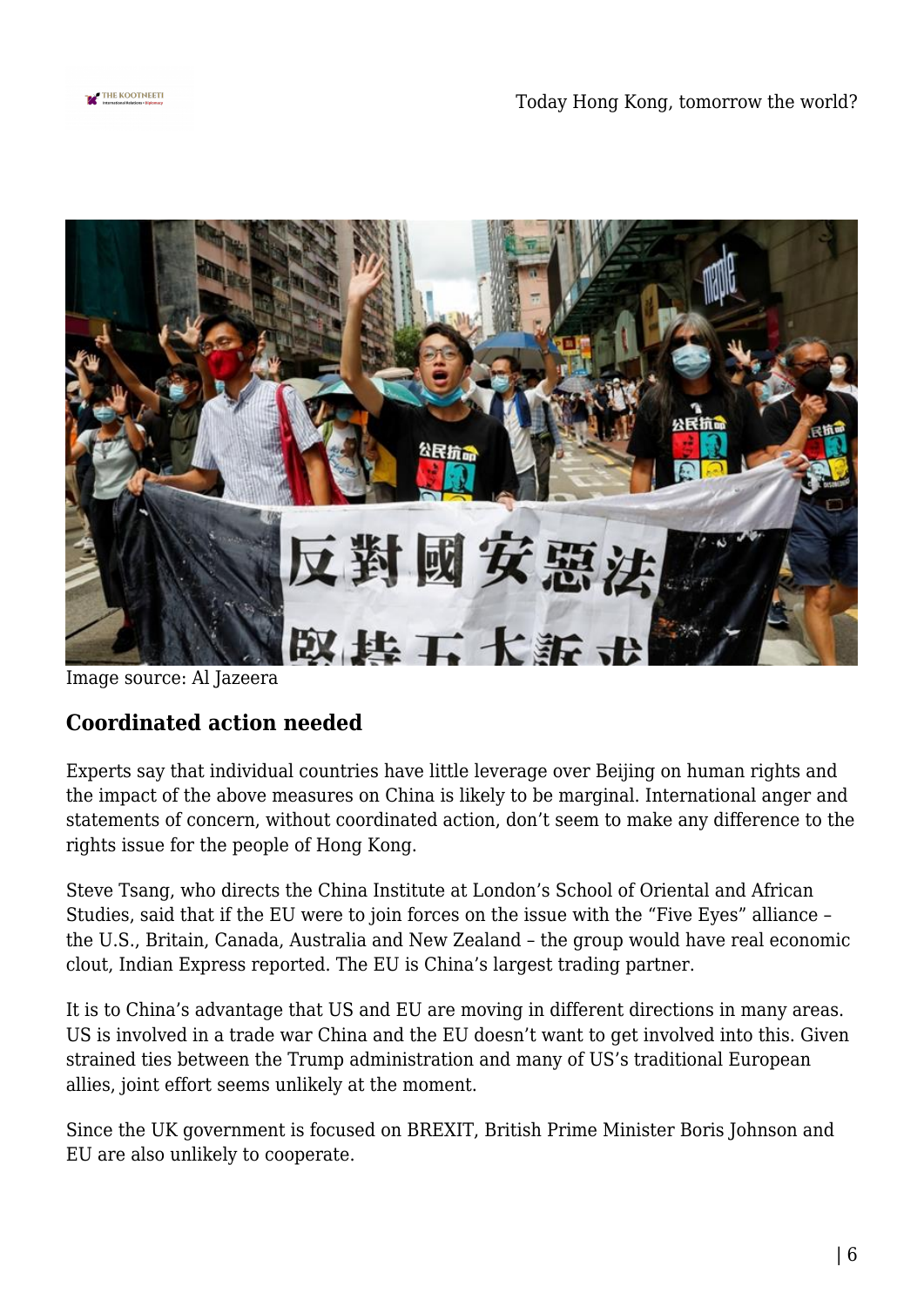

## **Chinese reaction**

Zhao Lijian, Chinese Foreign Ministry spokesperson, said, "This issue is purely China's internal affairs, and no foreign country has the right to interfere". Beijing has repeatedly denied stifling Hong Kong's freedoms, stating that the laws were necessary to maintain national security, aimed at a few "troublemakers" and will neither affect rights and freedoms, nor investor interests.



Image source: REUTERS/Aly Song

According to Chinese state-owned television broadcaster CGTN, Zhao said, "Over 70 countries have voiced support to China's legislation for HKSAR and asked certain western countries to stop interfering in China's internal affairs, which shows that people have no problem telling right from wrong". This included Cuba, Myanmar, Laos, Cambodia, Burundi, Indonesia, Vietnam, Bahrain, Sudan, Algeria, Nigeria, Morocco and others. "Hong Kong's autonomy is important, but Hong Kong is part of China and the "One Country" is the redline", CGTN reported.